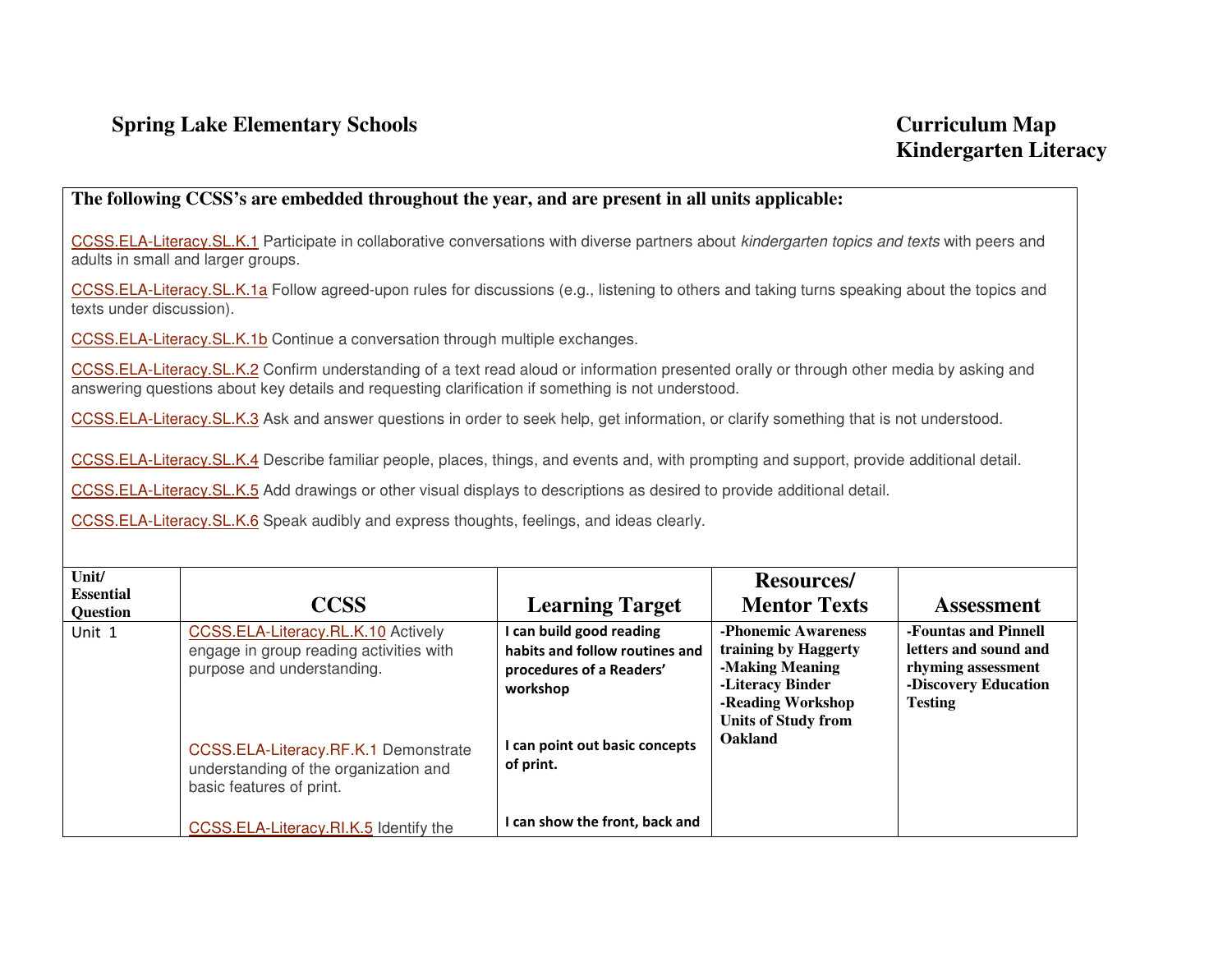|        | front cover, back cover, and title page of a<br>book.                                                                                                                                               | title page of a book.                                      |                                             |                                                  |
|--------|-----------------------------------------------------------------------------------------------------------------------------------------------------------------------------------------------------|------------------------------------------------------------|---------------------------------------------|--------------------------------------------------|
|        | CCSS.ELA-Literacy.RF.K.1a Follow words<br>from left to right, top to bottom, and page<br>by page.                                                                                                   | I can follow words left to right<br>and top to bottom.     |                                             |                                                  |
|        | CCSS.ELA-Literacy.RF.K.1b Recognize<br>that spoken words are represented in<br>written language by specific sequences of<br>letters.                                                                | I can recognize letters put<br>together as words.          |                                             |                                                  |
|        | CCSS.ELA-Literacy.RF.K.1c Understand<br>that words are separated by spaces in<br>print.                                                                                                             | I can separate words with<br>spaces.                       |                                             |                                                  |
|        | CCSS.ELA-Literacy.RF.K.1d Recognize<br>and name all upper- and lowercase letters<br>of the alphabet.                                                                                                | I can name all upper and<br>lower case letters.            |                                             |                                                  |
|        | CCSS.ELA-Literacy.RF.K.2 Demonstrate<br>understanding of spoken words, syllables,<br>and sounds (phonemes).                                                                                         | I can produce the sounds each<br>letter makes.             |                                             |                                                  |
|        | CCSS.ELA-Literacy.RF.K.3a Demonstrate<br>basic knowledge of one-to-one letter-sound<br>correspondences by producing the primary<br>sound or many of the most frequent<br>sounds for each consonant. | I can produce the primary<br>sound of each consonant.      |                                             |                                                  |
|        | CCSS.ELA-Literacy.RF.K.2a Recognize<br>and produce rhyming words.                                                                                                                                   | I can identify rhyming words<br>and generate new rhymes.   |                                             |                                                  |
| Unit 2 | CCSS.ELA-Literacy.RL.K.10 Actively<br>engage in group reading activities with                                                                                                                       | I can build good reading<br>habits and follow routines and | -Phonemic Awareness<br>training by Haggerty | <b>Fountas and Pinnell</b><br>letters, sound and |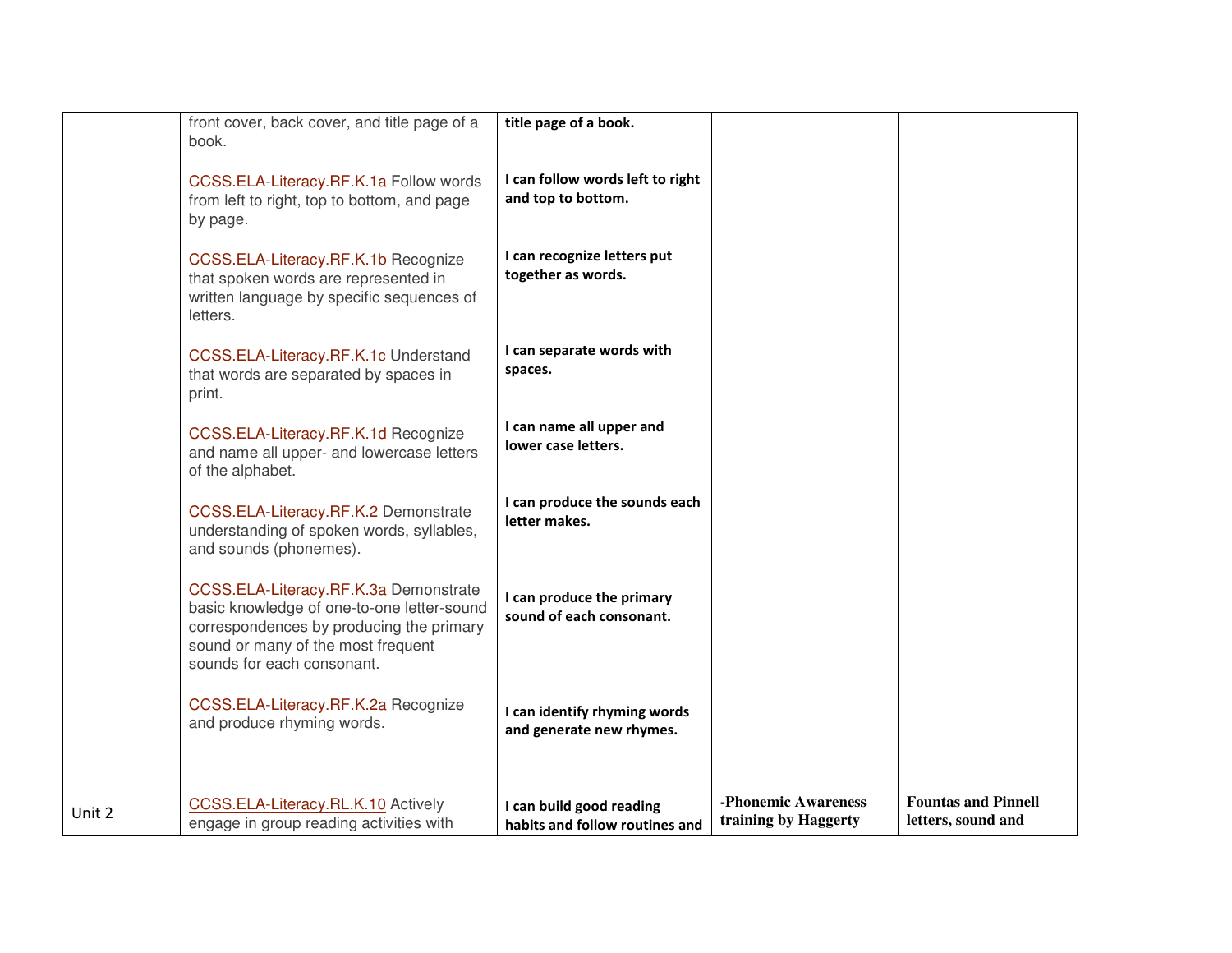|        | purpose and understanding.<br>CCSS.ELA-Literacy.RF.K.2b Count,<br>pronounce, blend, and segment syllables in                                                                                                                                                       | procedures of a Readers'<br>workshop<br>I can hear and count syllables<br>and sounds in words. | -Making Meaning<br>-Literacy Binder<br>-Reading Workshop<br><b>Units of Study from</b><br>Oakland | rhyming assessment                                                                         |
|--------|--------------------------------------------------------------------------------------------------------------------------------------------------------------------------------------------------------------------------------------------------------------------|------------------------------------------------------------------------------------------------|---------------------------------------------------------------------------------------------------|--------------------------------------------------------------------------------------------|
|        | spoken words.<br>CCSS.ELA-Literacy.RF.K.2c Blend and<br>segment onsets and rimes of single-<br>syllable spoken words.                                                                                                                                              | I can blend and segment<br>beginning phonemes in<br>words.                                     |                                                                                                   |                                                                                            |
| Unit 3 | CCSS.ELA-Literacy.RL.K.1 With prompting<br>and support, ask and answer questions<br>about key details in a text.                                                                                                                                                   | I can ask questions about the<br>details in a text.                                            | -Phonemic Awareness<br>training by Haggerty<br>-Making Meaning<br>-Literacy Binder                | -Discovery Education<br><b>Testing</b><br>-Fountas and Pinnell<br><b>Reading Inventory</b> |
|        | CCSS.ELA-Literacy.RL.K.2 With prompting<br>and support, retell familiar stories, including<br>key details.                                                                                                                                                         | I can retell a story, including<br>the beginning, middle and<br>end.                           | -Reading Workshop<br><b>Units of Study from</b><br><b>Oakland</b>                                 | -Fountas and Pinnell<br>phonemic awareness<br>test.                                        |
|        | CCSS.ELA-Literacy.RL.K.3 With prompting<br>and support, identify characters, settings,<br>and major events in a story.                                                                                                                                             | I can identify characters,<br>setting and major events in a<br>story.                          |                                                                                                   |                                                                                            |
|        | CCSS.ELA-Literacy.RL.K.5 Recognize<br>common types of texts (e.g., storybooks,<br>poems).                                                                                                                                                                          | I can name different types of<br>text.                                                         |                                                                                                   |                                                                                            |
|        | CCSS.ELA-Literacy.RF.K.2d Isolate and<br>pronounce the initial, medial vowel, and<br>final sounds (phonemes) in three-phoneme<br>(consonant-vowel-consonant, or CVC)<br>words. <sup>1</sup> (This does not include CVCs<br>ending with $/I/$ , $/r/$ , or $/x/$ .) | I can sound out CVC words.                                                                     |                                                                                                   |                                                                                            |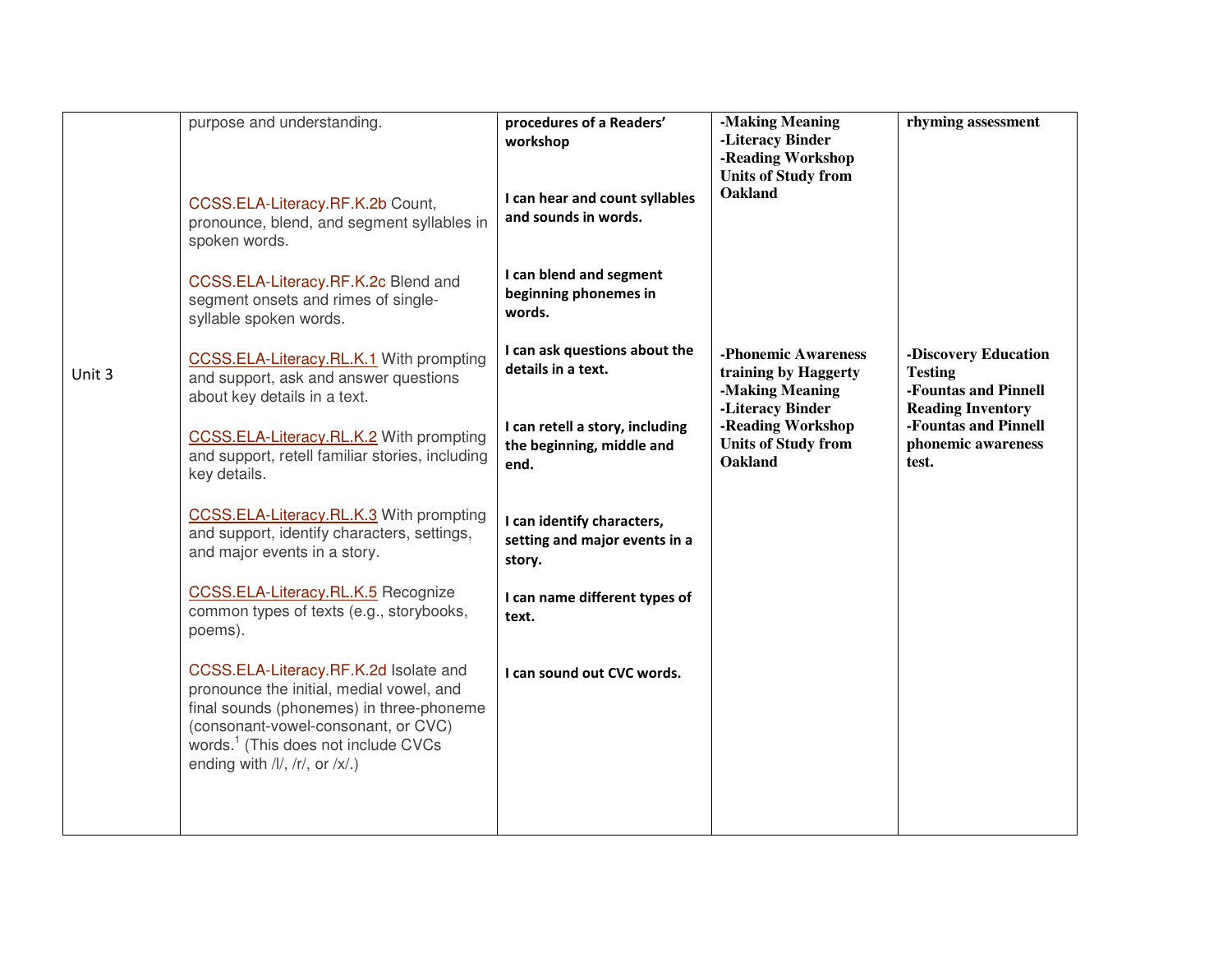| Unit 4 | CCSS.ELA-Literacy.RF.K.3c Read<br>common high-frequency words by sight<br>$(e.g., the, of, to, you, she, my, is, are, do, d)$<br>oes).                                                                     | I can read high-frequency<br>words.                           | -Phonemic Awareness<br>training by Haggerty<br>-Making Meaning<br>-Literacy Binder<br>-Reading Workshop<br><b>Units of Study from</b> | <b>High frequency word</b><br>assessment. |
|--------|------------------------------------------------------------------------------------------------------------------------------------------------------------------------------------------------------------|---------------------------------------------------------------|---------------------------------------------------------------------------------------------------------------------------------------|-------------------------------------------|
|        | CCSS.ELA-Literacy.RF.K.4 Read<br>emergent-reader texts with purpose and<br>understanding.                                                                                                                  | I can read pattern books.                                     | <b>Oakland</b>                                                                                                                        |                                           |
|        | CCSS.ELA-Literacy.RF.K.3 Know and<br>apply grade-level phonics and word<br>analysis skills in decoding words.                                                                                              | I can sound out words using<br>what I know about sounds.      |                                                                                                                                       |                                           |
|        | CCSS.ELA-Literacy.RI.K.3 With prompting<br>and support, describe the connection<br>between two individuals, events, ideas, or<br>pieces of information in a text.                                          | I can make text to self, text to<br>text connections.         |                                                                                                                                       |                                           |
| Unit 5 | CCSS.ELA-Literacy.RF.K.2e Add or<br>substitute individual sounds (phonemes) in<br>simple, one-syllable words to make new<br>words.                                                                         | I can read words by changing<br>the first letter in the word. | -Making Meaning<br>-Literacy Binder<br>-Reading Workshop<br><b>Units of Study from</b><br><b>Oakland</b>                              |                                           |
|        | CCSS.ELA-Literacy.RF.K.3b Associate the<br>long and short sounds with the common<br>spellings (graphemes) for the five major<br>vowels.                                                                    | I can read words with short<br>and long vowels.               |                                                                                                                                       |                                           |
|        | CCSS.ELA-Literacy.RI.K.9 With prompting<br>and support, identify basic similarities in<br>and differences between two texts on the<br>same topic (e.g., in illustrations,<br>descriptions, or procedures). | I can compare and contrast<br>two texts on the same topic.    |                                                                                                                                       |                                           |
|        | CCSS.ELA-Literacy.RI.K.4 With prompting<br>and support, ask and answer questions                                                                                                                           | I can ask questions when I<br>don't know a word in a text.    |                                                                                                                                       |                                           |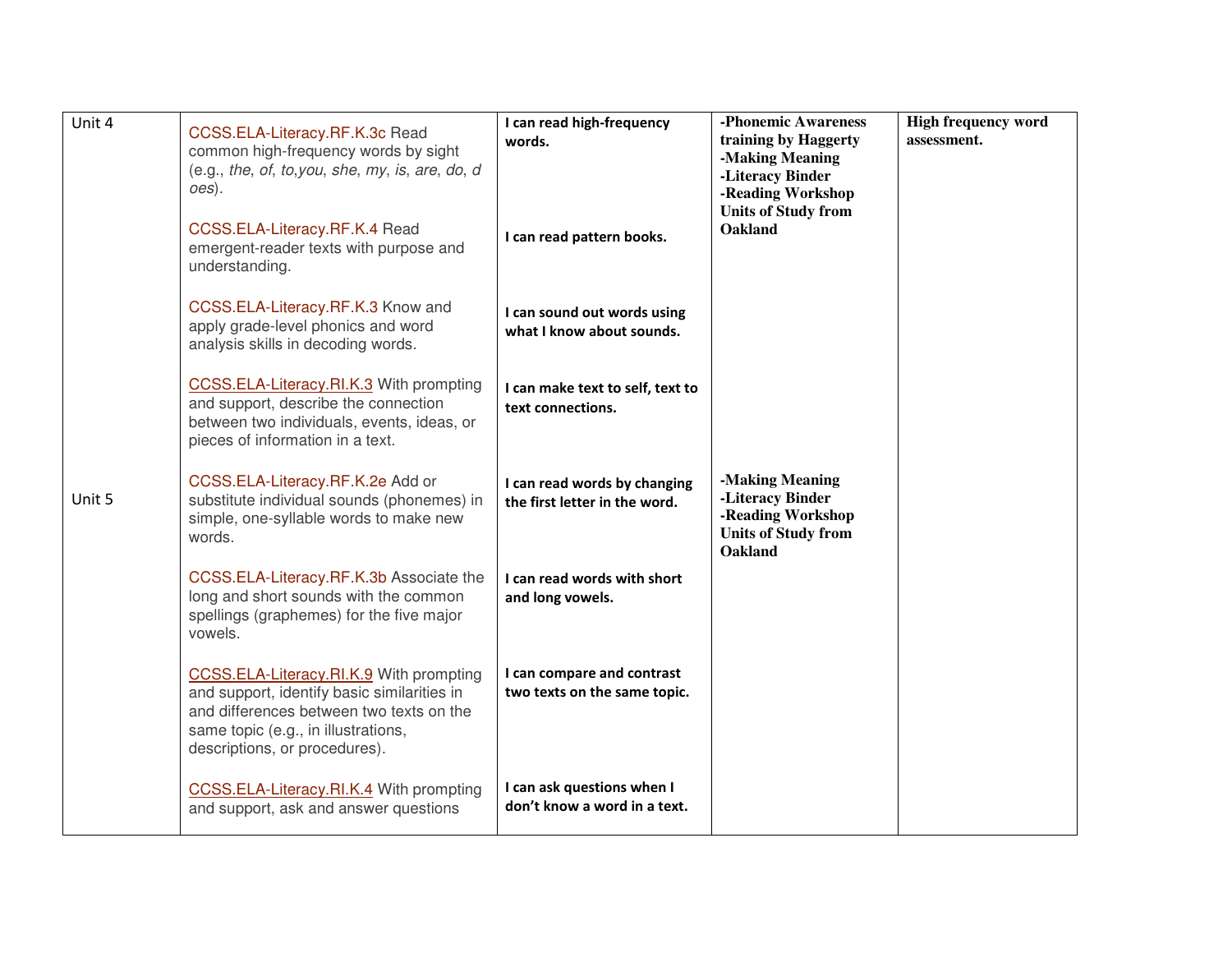|        | about unknown words in a text.                                                                                                                                                                                           |                                                                                |                                                                                       |  |
|--------|--------------------------------------------------------------------------------------------------------------------------------------------------------------------------------------------------------------------------|--------------------------------------------------------------------------------|---------------------------------------------------------------------------------------|--|
|        | CCSS.ELA-Literacy.RF.K.3d Distinguish<br>between similarly spelled words by<br>identifying the sounds of the letters that<br>differ.                                                                                     | I can identify a word by<br>looking at all of the sounds.                      |                                                                                       |  |
|        | CCSS.ELA-Literacy.RI.K.8 With prompting<br>and support, identify the reasons an author<br>gives to support points in a text.                                                                                             | I can understand why an<br>author writes certain<br>information about a topic. |                                                                                       |  |
| Unit 6 | CCSS.ELA-Literacy.RL.K.6 With prompting<br>and support, name the author and<br>illustrator of a story and define the role of<br>each in telling the story                                                                | I can name the author and<br>illustrator and tell what each<br>one does.       | -Literacy Binder<br>-Reading Workshop<br><b>Units of Study from</b><br><b>Oakland</b> |  |
|        | CCSS.ELA-Literacy.RL.K.7 With prompting<br>and support, describe the relationship<br>between illustrations and the story in which<br>they appear (e.g., what moment in a story<br>an illustration depicts).              | I can show how the<br>illustrations match the words<br>in the story.           |                                                                                       |  |
|        | CCSS.ELA-Literacy.RL.K.9 With prompting<br>and support, compare and contrast the<br>adventures and experiences of characters<br>in familiar stories.                                                                     | I can compare and contrast<br>characters.                                      |                                                                                       |  |
|        | CCSS.ELA-Literacy.RI.K.2 With prompting<br>and support, identify the main topic and<br>retell key details of a text.                                                                                                     | I can retell a story using main<br>idea and key details.                       |                                                                                       |  |
|        | CCSS.ELA-Literacy.RI.K.7 With prompting<br>and support, describe the relationship<br>between illustrations and the text in which<br>they appear (e.g., what person, place,<br>thing, or idea in the text an illustration | I can describe how the<br>illustrations and words in a<br>text are connected.  |                                                                                       |  |